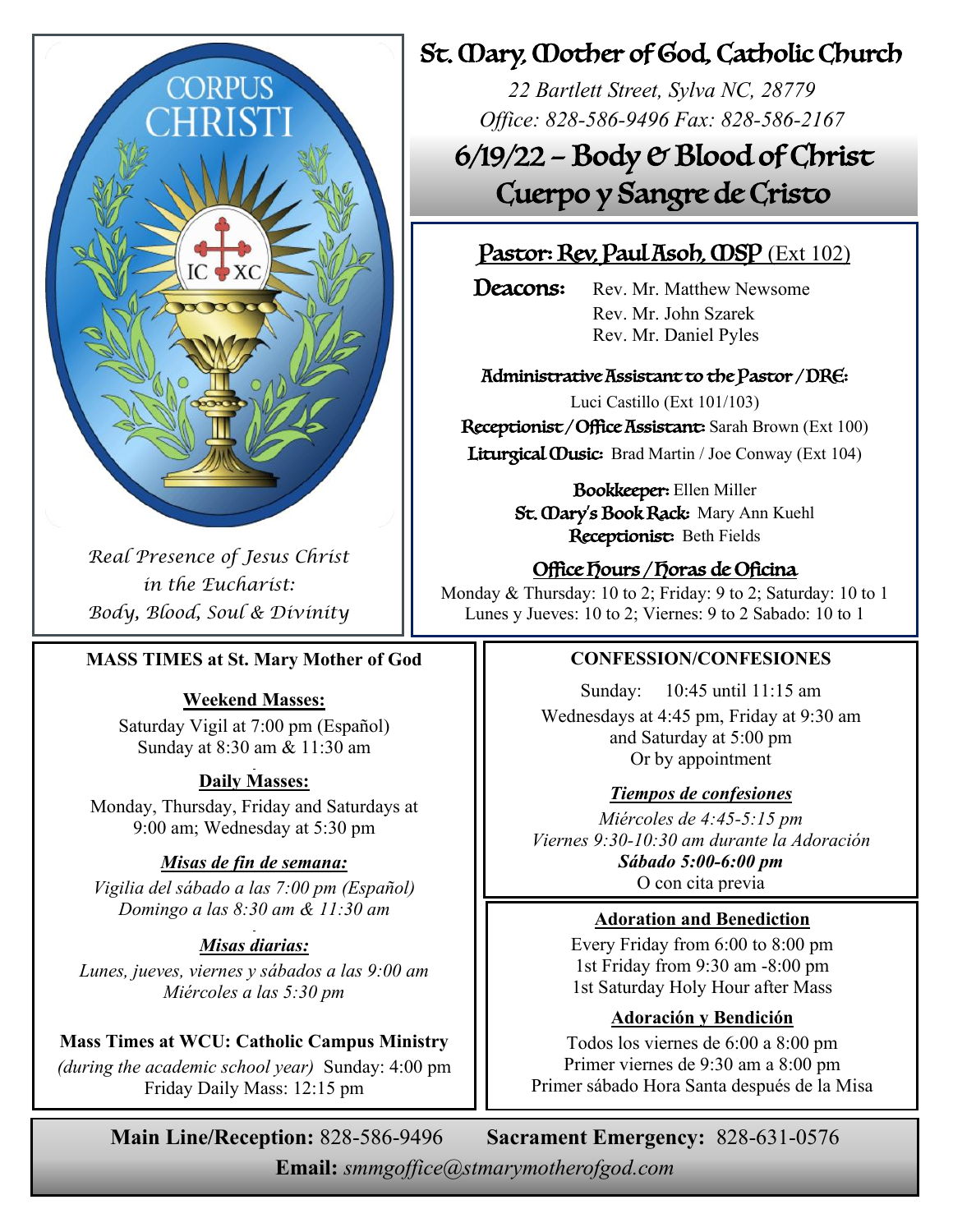# Calendar – June 19<sup>th</sup> to 26<sup>th</sup>

| <b>Sunday</b>     | 8:30 am<br>$10:00$ am<br>11:30 am      | <b>Sunday Mass</b><br>Catholicism Episode $7$ – The Mystery of the Liturgy<br><b>Sunday Mass</b> | Roger Grenier+ & Carole Lamay<br>Newsom Family<br>Dominic Frontauria |  |
|-------------------|----------------------------------------|--------------------------------------------------------------------------------------------------|----------------------------------------------------------------------|--|
| <b>Monday:</b>    | 9:00 a <sub>m</sub>                    | <b>Daily Mass</b>                                                                                |                                                                      |  |
| Tuesday:          | $6:00 \text{ pm}$<br>$6:30 \text{ pm}$ | <b>RCIA</b><br><b>Catholic Moms Connect</b>                                                      | Parish Hall                                                          |  |
| <b>Wednesday:</b> | 5:30 pm<br>$6:30 \text{ pm}$           | <b>Daily Mass</b><br><b>Confirmation Class</b>                                                   | Clara Pierce+                                                        |  |
| Thursday:         | 9:00 a m                               | <b>Daily Mass</b>                                                                                |                                                                      |  |
| <b>Friday:</b>    | 9:00 a m<br>$6:00 \text{ pm}$          | <b>Daily Mass</b><br>Adoration (until 8:00 pm)                                                   | <b>Preston Foster</b>                                                |  |
| Saturday:         | 9:00 a m<br>$1:30$ pm<br>$7:00$ pm     | <b>Daily Mass</b><br>Blood Drive (until 5:00 pm)<br>Misa de Vigilia                              | Nancy Putnam+<br>Pro Populo                                          |  |
| <b>Sunday</b>     | 8:30 am<br>$10:00$ am<br>$11:30$ am    | <b>Sunday Mass</b><br>Catholicism Episode $8$ – The Communion of Saints<br><b>Sunday Mass</b>    | Roger Grenier+ & Carole Lemay<br>William Newsom+                     |  |

*To request a Mass Intention: Email to [massintentions@stmarymotherofgod.com](mailto:massintentions@stmarymotherofgod.com) Use the envelopes near the women's bathroom*

| Liturgical Oinister Schedule - Next Week |                     |                  |                     |  |  |
|------------------------------------------|---------------------|------------------|---------------------|--|--|
|                                          | Ushers /            | <b>Readers /</b> | Servers /           |  |  |
| Mass / Misa                              | <b>Hospitalidad</b> | <b>Lecturas</b>  | <b>Monaguillos</b>  |  |  |
| June 25 7:00 pm<br>Sabado                | Familia Perez       | Benita Bueno     |                     |  |  |
| June 26 8:30am<br>Sunday                 | <b>Mike Ensley</b>  | Caryn Raming     | <b>Brian Raming</b> |  |  |
|                                          | Don Pierce          |                  |                     |  |  |
| June 26 11:30am<br>Sunday                | <b>Robin Starrs</b> | Sue Cerniglia    | <b>Newsomes</b>     |  |  |
|                                          | Joe Cerniglia       |                  | Gideon Freeman      |  |  |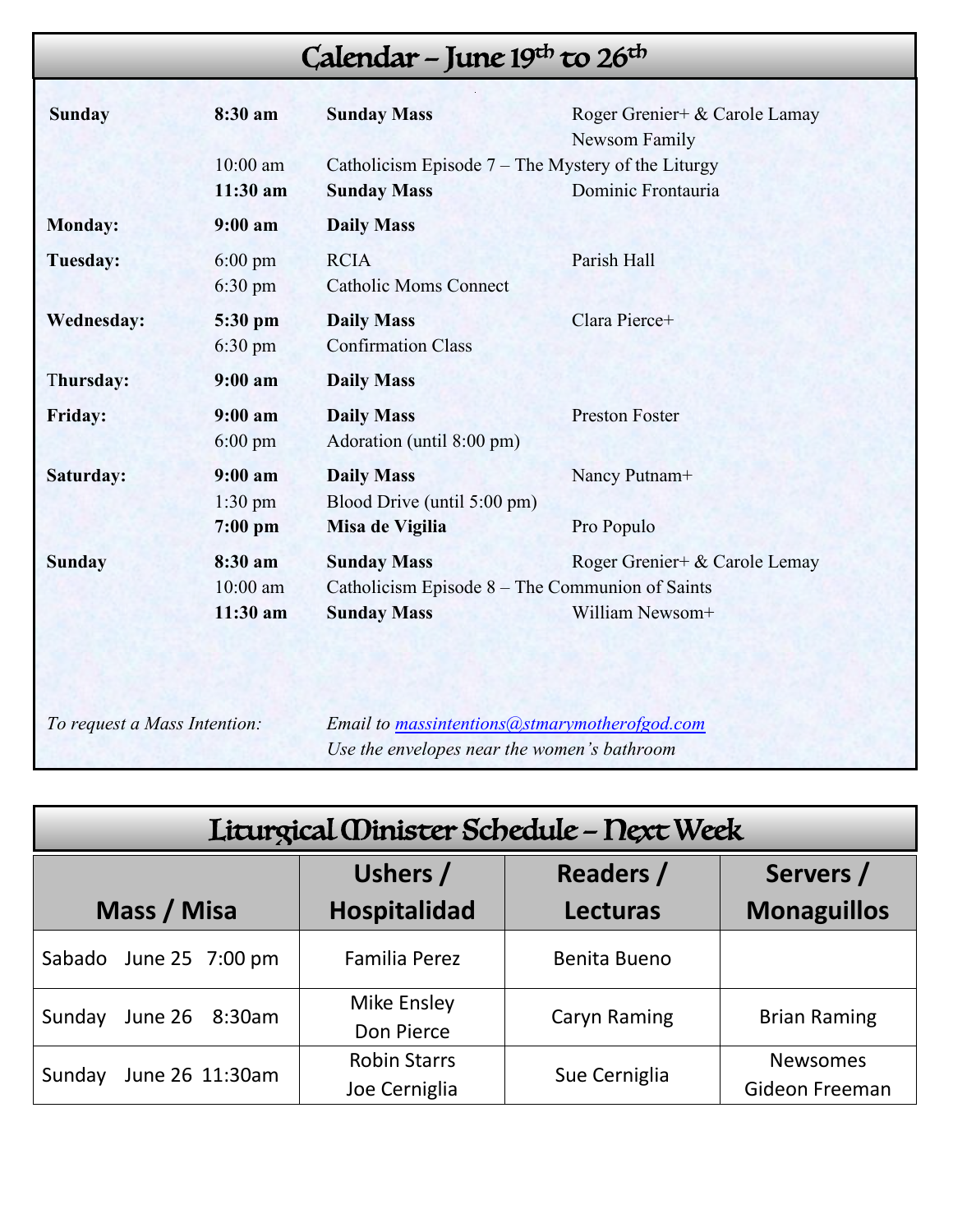## From the Pastor's Desk

#### *Five Myths about the Eucharist*

Corpus Christi is a special feast each year to especially commemorate the dogma of the Real Presence of Christ in the Eucharist. Since the Eucharist is Christ himself, the Eucharist is at the center of our Christian faith! Here are five common myths about the Eucharist:

*Myth 1: The Eucharist is just a symbol* - Truth: Of course, there is symbolic value in our spiritual food coming to us in the form of bread and wine. But the Eucharist is not just a symbol. The Eucharist is Jesus himself! We know this because Jesus told us so. At the Last Supper, when Jesus instituted the Eucharist, he did not say that the bread was "like" his Body, or a "symbol" for his Body. He said "this IS my Body." Catholics take him at his word and believe in his real presence in the Eucharist by faith.

*Myth 2: The Real Presence is a corruption by the Catholic Church* - Truth: Aside from Christ's own clear teaching on the matter mentioned above, as well as St. Paul's (1 Corinthians 11), we know from their own



writings that the earliest Christians believed in the real presence of Jesus in the Eucharist. For example, at the beginning of the 2nd century, St. Ignatius of Antioch wrote that a defining characteristic of heretics was to "not confess that the Eucharist is the flesh of our Savior Jesus Christ, flesh which suffered for our sins and which that Father, in his goodness, raised up again."

*Myth 3: Catholics believe they are re-sacrificing Jesus at every Mass* - Truth: This is propaganda against the Catholic Church, and it's simply false. The Bible is explicit that Christ died "once for all" for the sins of the world (Romans 6:10), and the Catechism makes this clear as well (CCC 1330). When we call the Eucharist the "Holy Sacrifice of the Mass," we mean that "it makes present the one sacrifice of Christ the Savior." The Eucharist is a mysterious way that Christ left us for making his one sacrifice present for all generations so that we may join with his sacrifice and have it applied to our lives.

*Myth 4: Everyone should be allowed to receive the Eucharist* - Truth: This might sound welcoming or inclusive, but to open the Eucharist to everyone regardless of their beliefs or the state of their soul would actually be bad for people who are unprepared. St. Paul specifically addresses the problem of people receiving the Eucharist unprepared: "Therefore whoever eats the bread or drinks the cup of the Lord unworthily will have to answer for the body and blood of the Lord. A person should examine himself, and so eat the bread and drink the cup." (1 Corinthians 11.27-30). Of course, Catholics want everyone to receive the Eucharist – but only as believing and practicing Catholics.

*Myth 5: It's acceptable to use grape juice instead of wine* - Truth: It's common among Protestants to use grape juice for their celebrations of the Lord's Supper. This practice appears to have come from the 19th century based on a concern about the abuse of alcohol. That might sound reasonable at first, except that it contradicts what Christ, in his perfect wisdom, specifically told the Church to do. He could have used any drink for the Eucharist, but Jesus chose wine. It's not our place to question or change Jesus' decision. The Catholic Church remains faithful to Christ's own institution and only uses real wine and unleavened wheat bread for the Eucharist).

*From the EWTN Network (since Father Paul is on vacation).*

#### *Housekeeping:*

- 1. Please join the Eucharistic procession to celebrate Corpus Christi after the 11:30am Mass on Sunday.
- 2. We're continuing to celebrate our 50 Acts of Charity. Please return your Baby Bottle to support Smoky Mountain Pregnancy Care Center by Sunday, June 26. Thanks to all our generous donors, we will be having the Blood Drive on Saturday, June  $25<sup>th</sup>$ , from 1:30 to 5:00 pm.
- 3. Father Paul is on vacation from June  $16<sup>th</sup>$  until July 1<sup>st</sup>. Father Marcel Amadi is covering Masses, confessions and any other sacramental needs during this time.
- 4. Jesus is my anchor! Join us as we teach grades K-6 about trusting Jesus. Vacation Bible School will be on July  $8<sup>th</sup>$ and 9<sup>th</sup>. Cost is \$30 per child.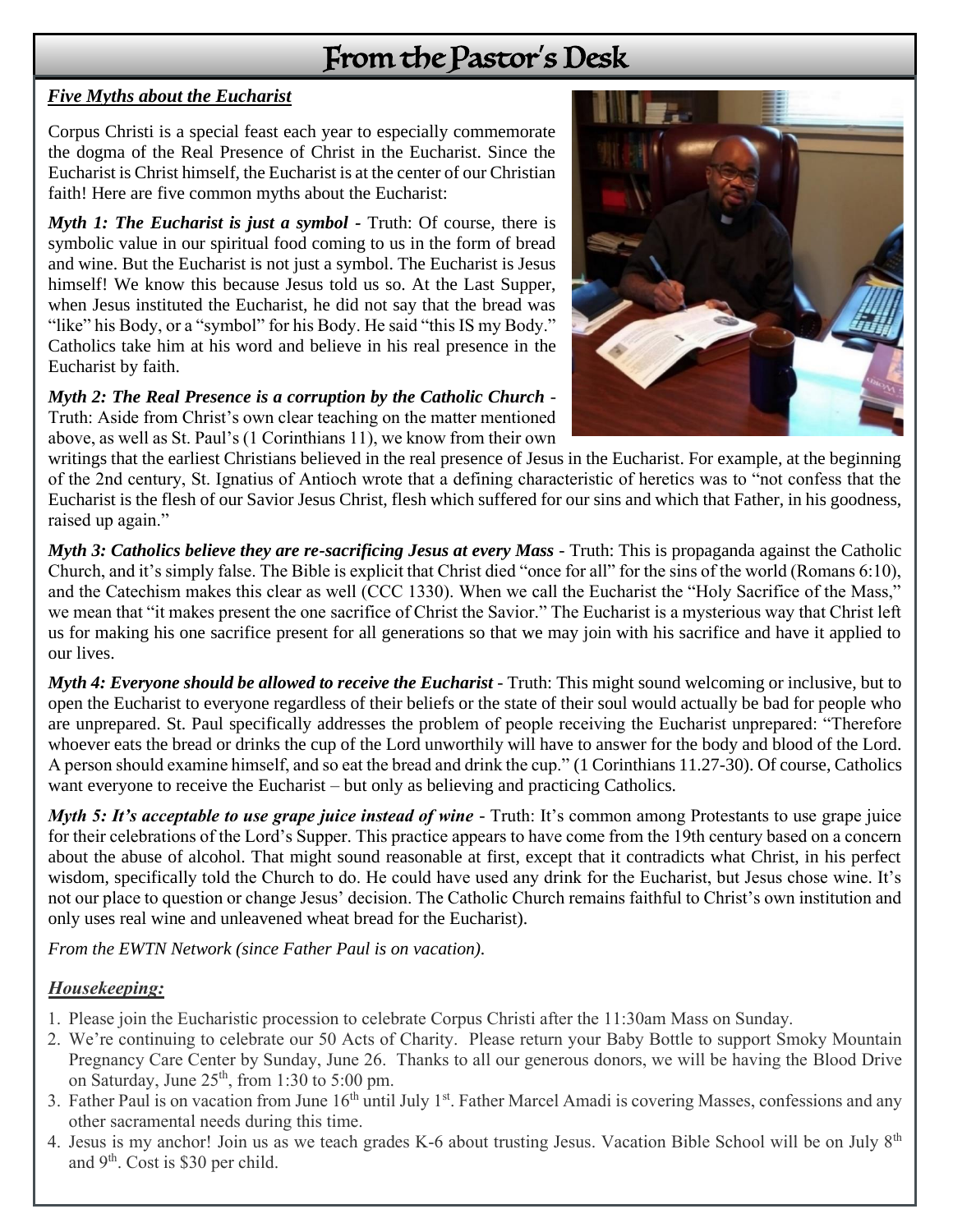## Desde el Escritorio del Pastor

#### *Cinco Mitos sobre la Eucaristía*

Corpus Christi es una fiesta especial cada año para conmemorar especialmente el dogma de la Presencia Real de Cristo en la Eucaristía. Dado que la Eucaristía es Cristo mismo, ¡la Eucaristía está en el centro de nuestra fe cristiana! Aquí hay cinco mitos comunes sobre la Eucaristía:

*Mito 1: La Eucaristía es solo un símbolo* - Verdad: Por supuesto, hay un valor simbólico en nuestro alimento espiritual que nos llega en forma de pan y vino. Pero la Eucaristía no es sólo un símbolo. ¡La Eucaristía es el mismo Jesús! Lo sabemos porque Jesús nos lo dijo. En la Última Cena, cuando Jesús instituyó la Eucaristía, no dijo que el pan era "como" su Cuerpo, o un "símbolo" de su Cuerpo. Él dijo "este ES mi Cuerpo". Los católicos le toman la palabra y creen en su presencia real en la Eucaristía por fe.

*Mito 2: La Presencia Real es una corrupción de la Iglesia Católica* - Verdad: Aparte de la clara enseñanza de Cristo sobre el asunto mencionado anteriormente, así como de San Pablo (1 Corintios 11),



sabemos por sus propios escritos que los primeros cristianos creía en la presencia real de Jesús en la Eucaristía. Por ejemplo, a principios del siglo II, San Ignacio de Antioquía escribió que una característica definitoria de los herejes era "no confesar que la Eucaristía es la carne de nuestro Salvador Jesucristo, carne que sufrió por nuestros pecados y que ese Padre , en su bondad, resucitó."

*Mito 3: Los católicos creen que están volviendo a sacrificar a Jesús en cada Misa* - Verdad: Esto es propaganda contra la Iglesia Católica, y es simplemente falso. La Biblia es explícita en que Cristo murió "una vez por todas" por los pecados del mundo (Romanos 6:10), y el Catecismo también lo deja claro (CCC 1330). Cuando llamamos a la Eucaristía el "Santo Sacrificio de la Misa", queremos decir que "hace presente el único sacrificio de Cristo Salvador". La Eucaristía es un camino misterioso que Cristo nos dejó para hacer presente su único sacrificio por todas las generaciones para que nos unamos a su sacrificio y lo apliquemos a nuestra vida.

*Mito 4: Todos deberían poder recibir la Eucaristía* - Verdad: Esto puede sonar acogedor o inclusivo, pero abrir la Eucaristía a todos, independientemente de sus creencias o el estado de su alma, en realidad sería malo para las personas que no están preparadas. San Pablo aborda específicamente el problema de las personas que reciben la Eucaristía sin preparación: "Por tanto, quien coma el pan o beba la copa del Señor indignamente, tendrá que responder por el cuerpo y la sangre del Señor. Una persona debe examinarse a sí misma, y así comer el pan y beber la copa". (1 Corintios 11.27- 30). Por supuesto, los católicos quieren que todos reciban la Eucaristía, pero solo como católicos creyentes y practicantes.

*Mito 5: Es aceptable usar jugo de uva en lugar de vino* - Verdad: Es común entre los protestantes usar jugo de uva para sus celebraciones de la Cena del Señor. Esta práctica parece haber venido del siglo XIX basada en una preocupación por el abuso del alcohol. Eso puede sonar razonable al principio, excepto que contradice lo que Cristo, en su perfecta sabiduría, le dijo específicamente a la Iglesia que hiciera. Podría haber usado cualquier bebida para la Eucaristía, pero Jesús eligió el vino. No es nuestro lugar cuestionar o cambiar la decisión de Jesús. La Iglesia Católica permanece fiel a la propia institución de Cristo y solo usa vino verdadero y pan de trigo sin levadura para la Eucaristía).

*De la Red EWTN (ya que el Padre Paul está de vacaciones).*

#### *Noticias:*

- 1. Únase a la procesión eucarística para celebrar el Corpus Christi después de la Misa de las 11:30 a. m. el domingo.
- 2. Seguimos celebrando nuestros 50 Actos de Caridad. Devuelva su biberón para apoyar a Smoky Mountain Pregnancy Care Center antes del domingo 26 de junio. Gracias a todos nuestros generosos donantes, tendremos la donación de sangre el sábado 25 de junio de 1:30 a 5:00 p. m.
- 3. El padre Paul está de vacaciones desde el 16 de junio hasta el 1 de julio. El Padre Marcel Amadi está cubriendo Misas, confesiones y cualquier otra necesidad sacramental durante este tiempo.
- 4. ¡Jesús es mi ancla! Únase a nosotros mientras enseñamos a los grados K-6 sobre confiar en Jesús. La Escuela Bíblica de Vacaciones será el 8 y 9 de julio. El costo es de \$30 por niño.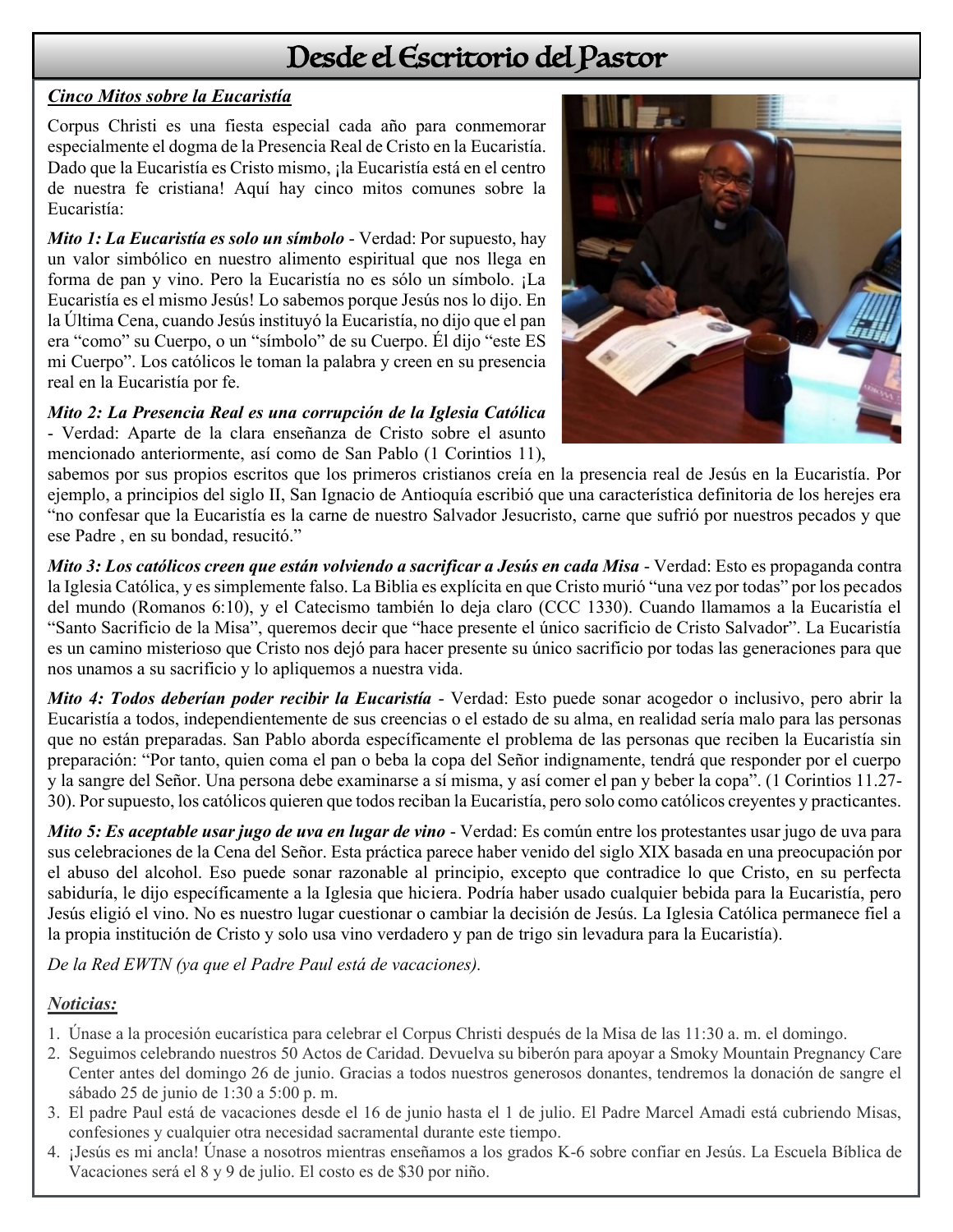# Religious Education

Next *Confirmation class* is Wednesday, June 22, and class will be *every week* until August 10.

La próxima *clase de Confirmación* es el miércoles 22 de junio, y será *todas las semanas* hasta el 10 de agosto*.*

*Registration for Faith Formation for 2022/23 is now OPEN!* Contact Luci or stop by during office hours to register. We have classes from grades Kindergarten through  $12<sup>th</sup>$  grade. If you would like to volunteer as an assistant or any other role for faith formation please let me know, we would love to have you!

*¡El registro para la formación en la fe para 2022/23 ya está ABIERTA!.* Comuníquese con Luci o pase durante el horario de oficina para registrarse. Comenzamos las clases desde los grados de Kinder hasta el grado 12. Si desea ser voluntario como asistente de nuestros maestros principales o cualquier otra función durante las clases de formación en la fe, hágamelo saber, ¡Nos encantaría tenerlo/a!

# Stewardship

Offertory last weekend: \$3,462 / Month to date: \$7,250

Ofertorio último fin de semana: \$3,462 / Mes hasta la fecha: \$7,250

# Eucharistic Revival Begins / Comienza el Avivamiento Eucarístico

The Eucharistic Revival, beginning today, is a three-year initiative by the US Bishops to inspire, educate, and unite. In a world where too few know Jesus intimately, the revival is meant to show what wonders the True Presence of Jesus can do to heal the soul.

El Avivamiento Eucarístico, que comienza hoy, es una iniciativa de tres años de los obispos de EE. UU. para inspirar, educar y unir. En un mundo donde muy pocos conocen a Jesús íntimamente, el avivamiento está destinado a mostrar las maravillas que la Verdadera Presencia de Jesús puede hacer para sanar el alma.

### Catholicism Series – Sunday at 10:00am – La Serie Catolicismo

What is Catholicism? A 2,000-year-old  $\alpha$  *CATHOLICISM*  $\alpha$  Qué es el Catolicismo?  $\alpha$  Un tradición living tradition? A worldview? viva de 2,000 años? ¿Una visión A way of life? A relationship?  $\mathbb{R}$  **del mundo?** *i* Una forma de vida? A mystery? In Catholicism ¿Una relación? ¿Un misterio? En el all these questions and more, **Barron** examina todas estas preguntas seeking to capture the body,  $y$  más, buscando capturar el cuerpo, heart and mind of the Catholic faith. Corazón y mente de la fe Católica.



Bishop Robert Barron examines serie Catolicismo, el obispo Robert



**FORMATION**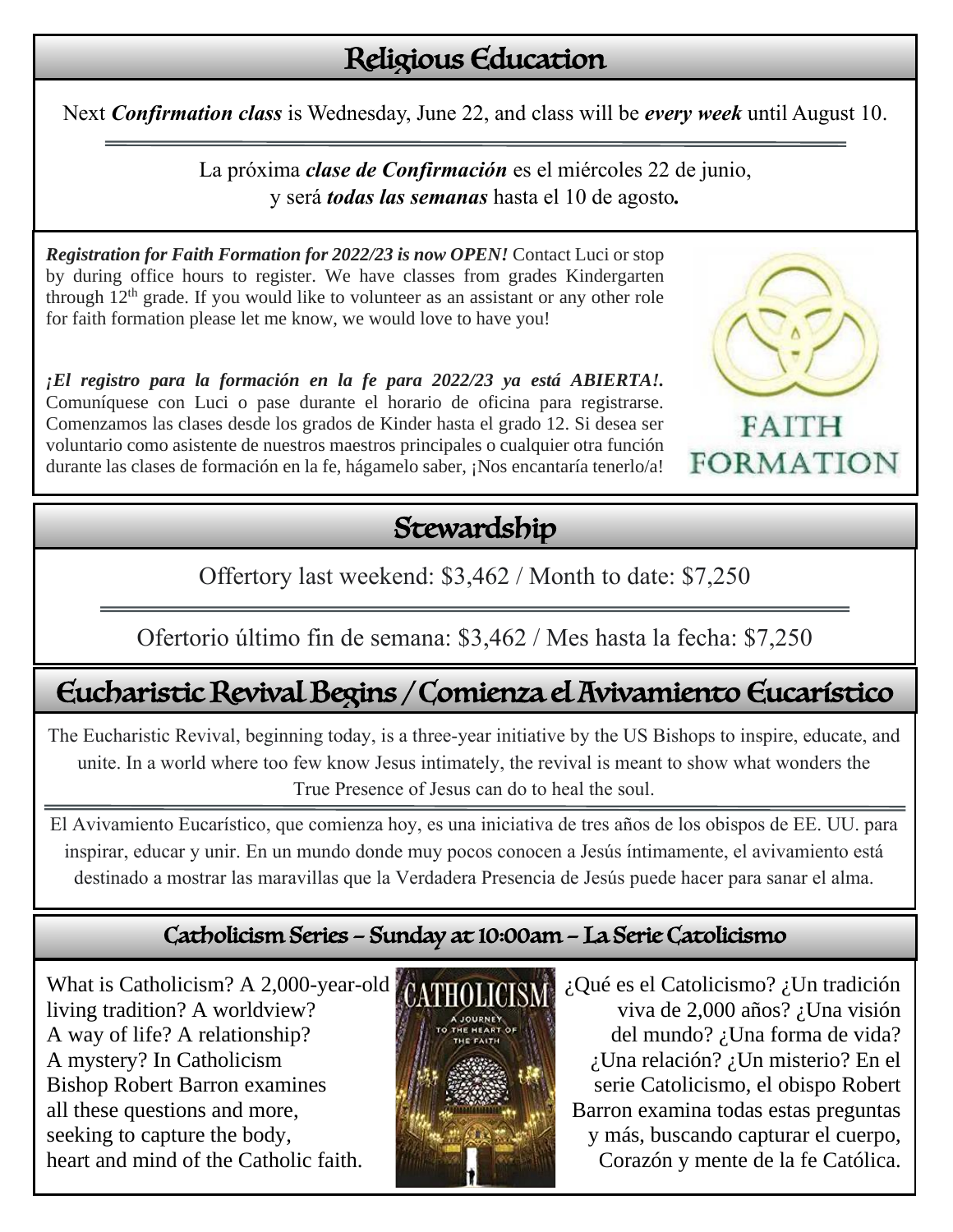### **PLEASE KEEP IN YOUR PRAYERS - POR FAVOR GUARDE EN SUS ORACIONES:**

Charlotte Alexander, Alonso Family, Ángel Esteban Arrua, Rodolfo Martin Arruabarrena, Mary Ann Asbury, Justin Basenese, Jacki Bautista, Andrea Emilia Bernabey, Luz Alejandra Bringas, Michael Burke, Cáceres Family, Moon Chung, Verónica Natalia Chávez, Jim Clark, Sheila Coller, Will Crain, Noah & Bridger Ensley+, Rebecca & Russell Ensley, Diane Glover, Jim Glover, Rory Glover, Monica Glover, Rita Goffinett, Marisa Graham, Miles Harris, Debbie Hentschel, Barbara Jakiela,, Souhair Kwaham, Rita Lamanna, Daniella Machado, Tim Mann, Sam Matthews, Karen Matulis, Paula McCafferty & McCafferty Family, Peter Namotka, Georgia Newsom, William Newsom, Jr., Linwood Newsome, Tom Nicoletti & Nicoletti Family, William Owen, Carolina Silvia Brizuela Pérez, Cathleen Pilch, Stephen Pilch, Zig Pilch, Cynthia Pitts, Nancy Putnam, Alicia Ramirez, Rios Family, Verónica Rodríguez, SantaCruz Family, Stuart and Janet Snyder, María Sol Montel, Jay Thorne, Allen Thurston, Joshua Turner, Lewis Turner, Joe Waters, Pauline Watson, Bonnie Welch, Elaine Wilkes

> **Those Called to Active Duty:** Luke Turner **Serving a Vocation:** Sr. Catherine, OCD and Fr. Joseph Wasswa (Diocese of Charlotte)

> > **and for all the prayers written in our parish book of prayers.**

*If you know of someone to be added to the prayer list or is homebound that would like a visit please email or call the office.*

We hope you are saving your treasures to donate!

Our Parish Life Committee is asking that *donations be dropped off* in the hall from *July 13th through July 27th .* Larger items should be put

under the covered carport area, next to the hall.

Please only donate clean items and laundered clothing. No older heavy TVs or nonworking electronics and appliances.

*WE NEED lots and lots of VOLUNTEERS.* A sign up sheet will be posted in the near future in the Church foyer. If you have questions please call *Susan Karcher* at 828 508-5966.

(parishioners only)

#### *The Church Yard Sale hours will be:*

Thursday, July 28<sup>th</sup> Evening Early Bird Event Friday July  $29<sup>th</sup>$  8:30-5:00 Saturday July  $30<sup>th</sup>$  8:30-4:00

Church

# Yard Sale Is Coming! Vacation Bible School

Join us as we teach grades K-6 about trusting Jesus!

Vacation Bible School will be on: **July 8th - 3 pm to 7 pm, and July 9th - 10 am to 3 pm.**

Cost is \$30 per child.

We will need volunteers from grades 7-12 to lead the younger children. Please sign up with the form on the kitchen counter or the link sent to your email.

¡Únase a nosotros mientras enseñamos a los grados K-6 sobre confiar en Jesús!

Nuestra Escuela Bíblica de Vacaciones será:

### **El 8 de julio de 3 pm a 7 pm y El 9 de julio de 10 am a 3 pm.**

El costo es de \$30 por niño.

Necesitaremos voluntarios de los grados 7-12 para guiar a los niños más pequeños. Regístrese con el formulario en el mostrador de la cocina o el enlace enviado a su correo electrónico..

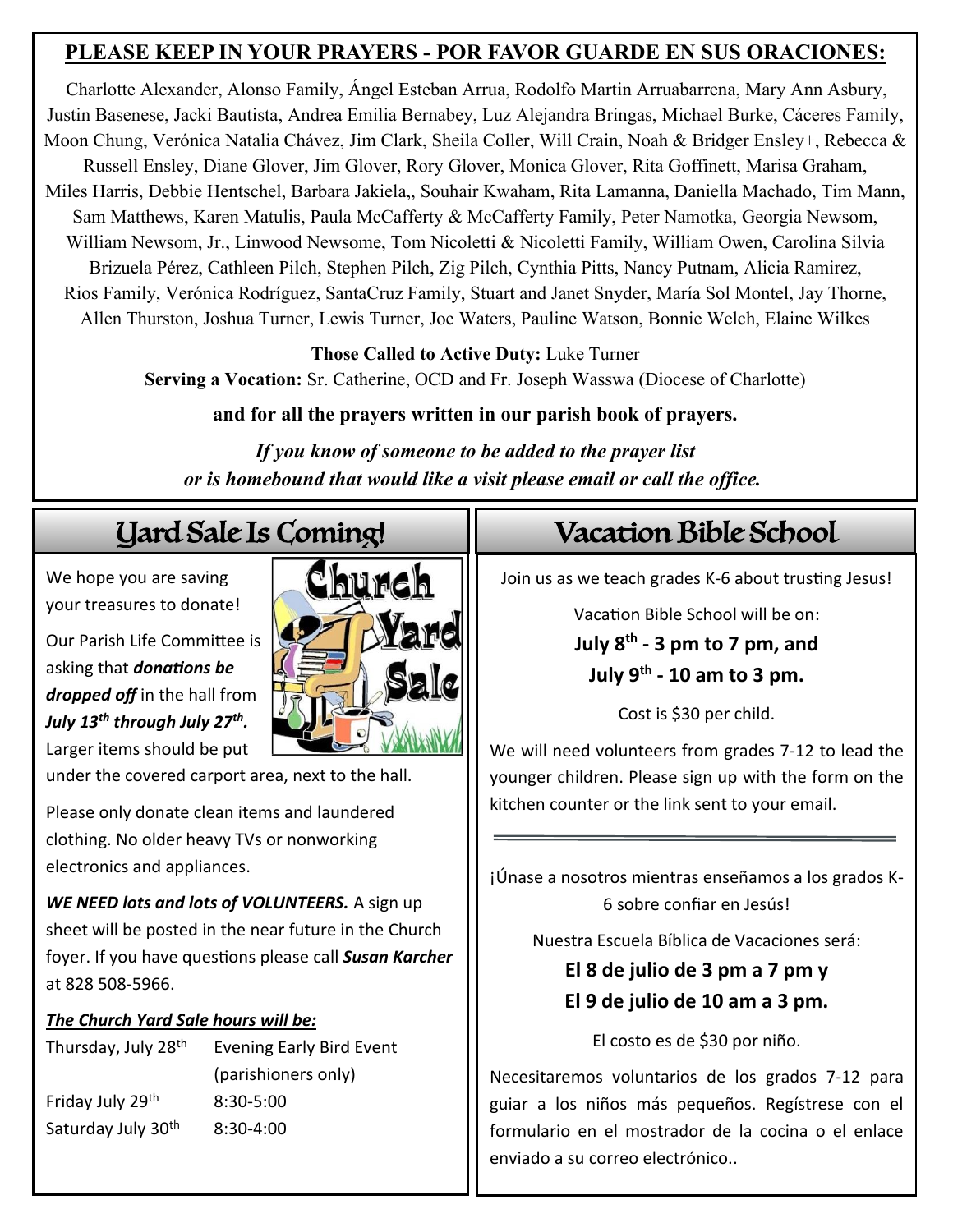# 50 Hours with Jesus / 50 Horas con Jesús

As we previously announced, we celebrate Eucharist Adoration every Friday as part of our celebration for our Diocese 50<sup>th</sup> Anniversary. Is there a way better to celebrate our Diocese then spending time with Jesus? Adoration is a sign of devotion to of Jesus Christ, who is present in body, blood, soul, and divinity, under the appearance of the consecrated host.

### *Adoration is available every Friday from 6:00 PM until 8:00 PM from now until January 2023.*

As a Catholic practice, Jesus is never to be unattended when exposed in the Holy Sacrament. Father has asked each Commission to attend to ensure this. *Please note the specific dates for your commission*:

*June 24 Hispanic Emmaus Ministry*

*PLEASE NOTE:* Adoration is NOT limited! Please come and enjoy quiet time with our Lord and Savior Jesus Christ.



### **¿Nuevo en la parroquia?**

**Pase por el mostrador de bienvenida en el salón y complete un formulario de registro.** 

Si está interesado en oportunidades de voluntariado, llame a la oficina

y veremos cómo compartir su tiempo y talentos dentro de la parroquia.